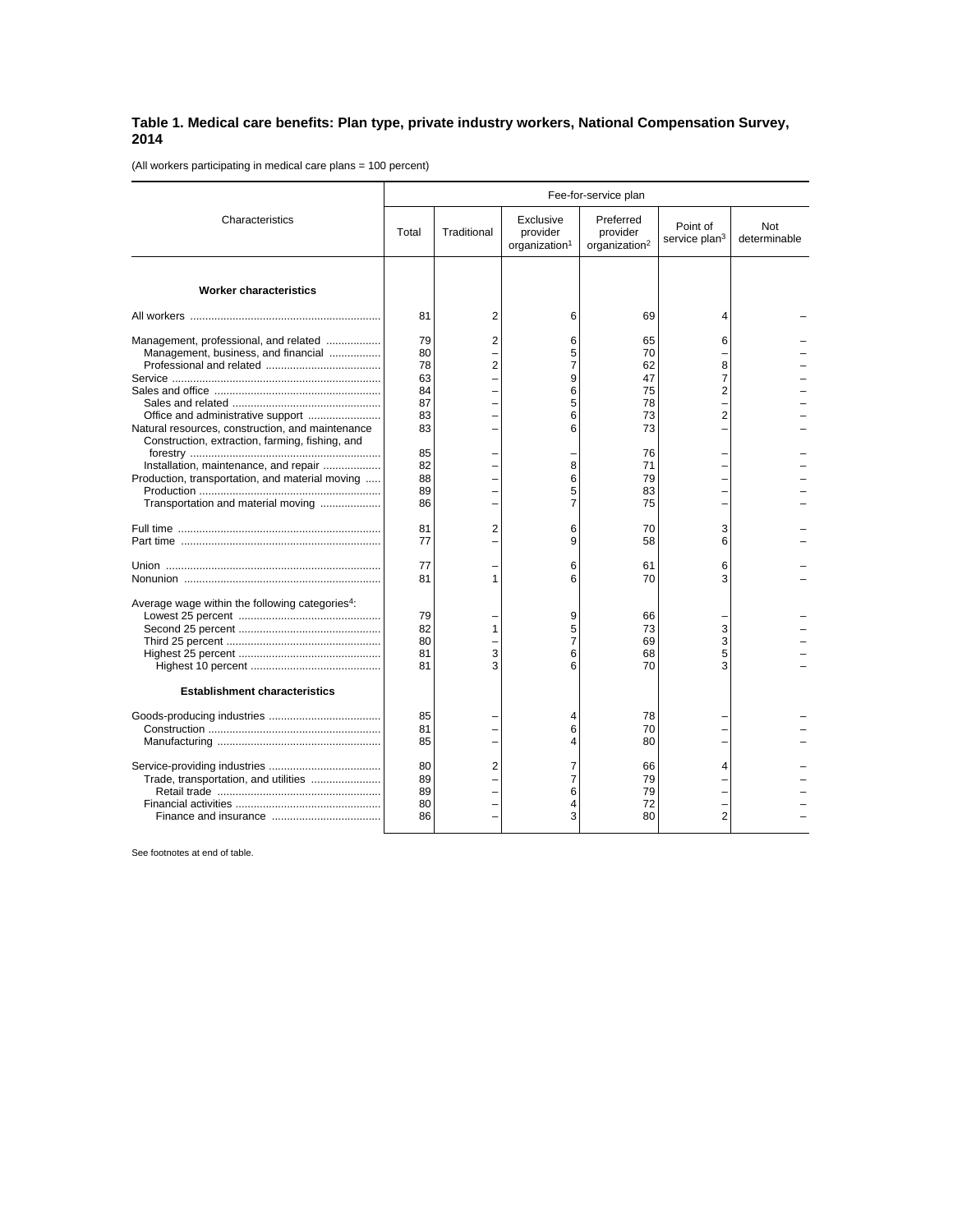## **Table 1. Medical care benefits: Plan type, private industry workers, National Compensation Survey, 2014—continued**

(All workers participating in medical care plans = 100 percent)

| Health maintenance organization                                                        |                                                                                      |                                                   |                     |  |  |
|----------------------------------------------------------------------------------------|--------------------------------------------------------------------------------------|---------------------------------------------------|---------------------|--|--|
| Total                                                                                  | Traditional                                                                          | Open<br>access                                    | Not<br>determinable |  |  |
|                                                                                        |                                                                                      |                                                   |                     |  |  |
| 19                                                                                     | 15                                                                                   | 5                                                 |                     |  |  |
| 21<br>20<br>22<br>37<br>16<br>13<br>17<br>17<br>15<br>18<br>12<br>11<br>14<br>19<br>23 | 16<br>16<br>15<br>29<br>12<br>9<br>14<br>13<br>11<br>13<br>10<br>9<br>11<br>14<br>19 | 6<br>4<br>7<br>3<br>3<br>4<br>$\overline{2}$<br>5 |                     |  |  |
| 23                                                                                     | 18                                                                                   |                                                   |                     |  |  |
| 21<br>18<br>20<br>19<br>19                                                             | 17<br>14<br>15<br>15<br>15                                                           | 4<br>5<br>4<br>4                                  |                     |  |  |
| 15<br>19<br>15<br>20<br>11<br>11<br>20<br>14                                           | 13<br>16<br>12<br>15<br>9<br>10<br>16<br>11                                          | 2<br>2<br>5<br>2                                  |                     |  |  |
|                                                                                        | 19                                                                                   | 14                                                | 4                   |  |  |

See footnotes at end of table.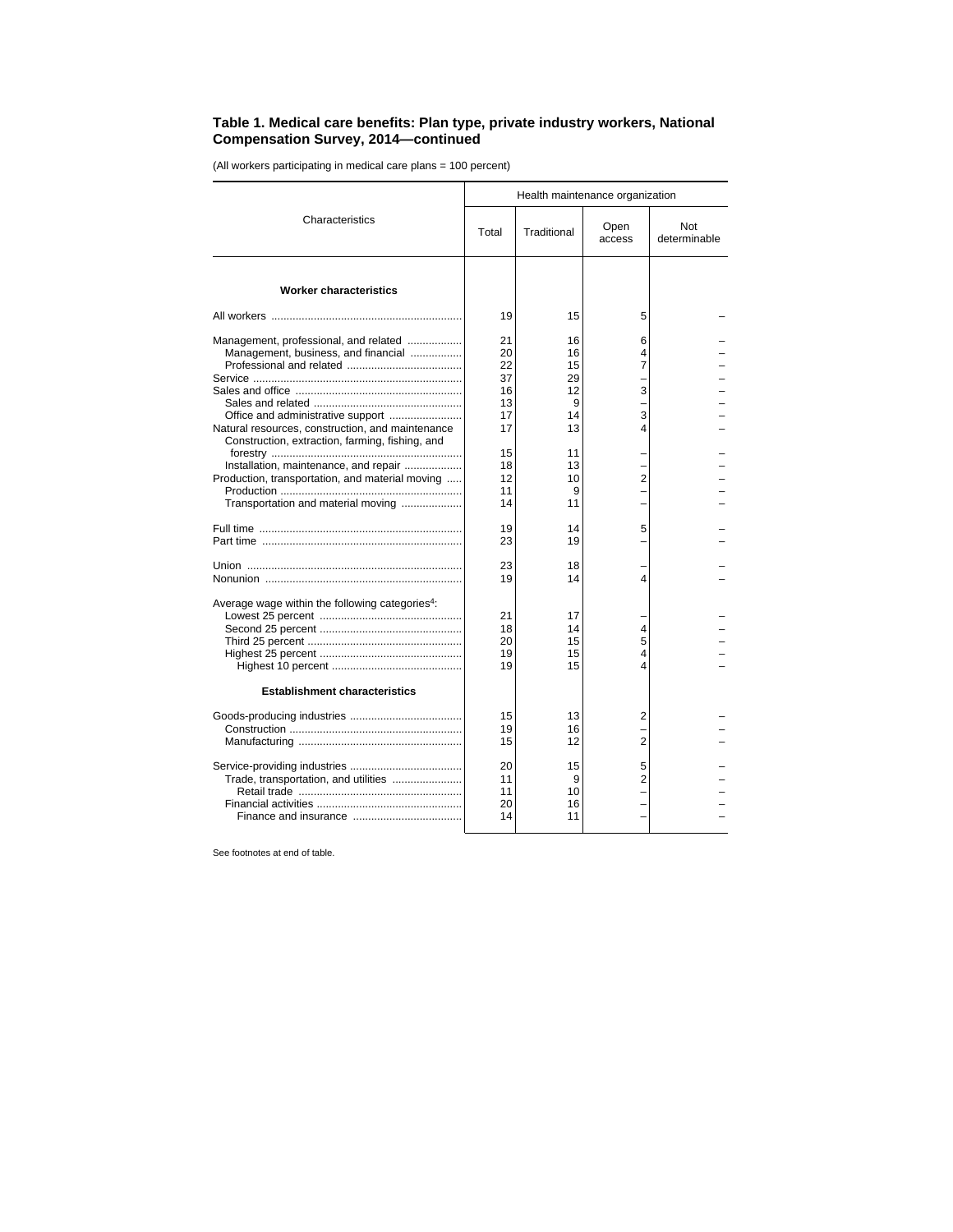## **Table 1. Medical care benefits: Plan type, private industry workers, National Compensation Survey, 2014—continued**

(All workers participating in medical care plans = 100 percent)

|                                                                                                                                                                                                                                                            | Fee-for-service plan                                                             |             |                                                    |                                                                                  |                                              |                     |
|------------------------------------------------------------------------------------------------------------------------------------------------------------------------------------------------------------------------------------------------------------|----------------------------------------------------------------------------------|-------------|----------------------------------------------------|----------------------------------------------------------------------------------|----------------------------------------------|---------------------|
| Characteristics                                                                                                                                                                                                                                            | Total                                                                            | Traditional | Exclusive<br>provider<br>organization <sup>1</sup> | Preferred<br>provider<br>organization <sup>2</sup>                               | Point of<br>service plan <sup>3</sup>        | Not<br>determinable |
| Credit intermediation and related activities<br>Insurance carriers and related activities<br>Professional and business services<br>Professional and technical services<br>Junior colleges, colleges, and universities<br>Health care and social assistance | 87<br>81<br>79<br>78<br>72<br>71<br>74<br>72<br>76<br>74<br>81<br>84<br>84<br>84 |             | 6<br>9<br>6<br>7<br>7                              | 80<br>74<br>69<br>64<br>51<br>48<br>53<br>51<br>68<br>67<br>73<br>70<br>71<br>68 | 12<br>8<br>14<br>5<br>8                      |                     |
| Geographic areas                                                                                                                                                                                                                                           |                                                                                  |             |                                                    |                                                                                  |                                              |                     |
|                                                                                                                                                                                                                                                            | 79<br>74<br>80<br>86<br>81<br>90<br>90<br>90<br>65<br>68<br>63                   |             | 8<br>9<br>8<br>8<br>8<br>5<br>6                    | 61<br>54<br>63<br>73<br>70<br>78<br>81<br>81<br>81<br>57<br>59<br>56             | 6<br>5<br>3<br>3<br>3<br>2<br>$\overline{2}$ |                     |

See footnotes at end of table.